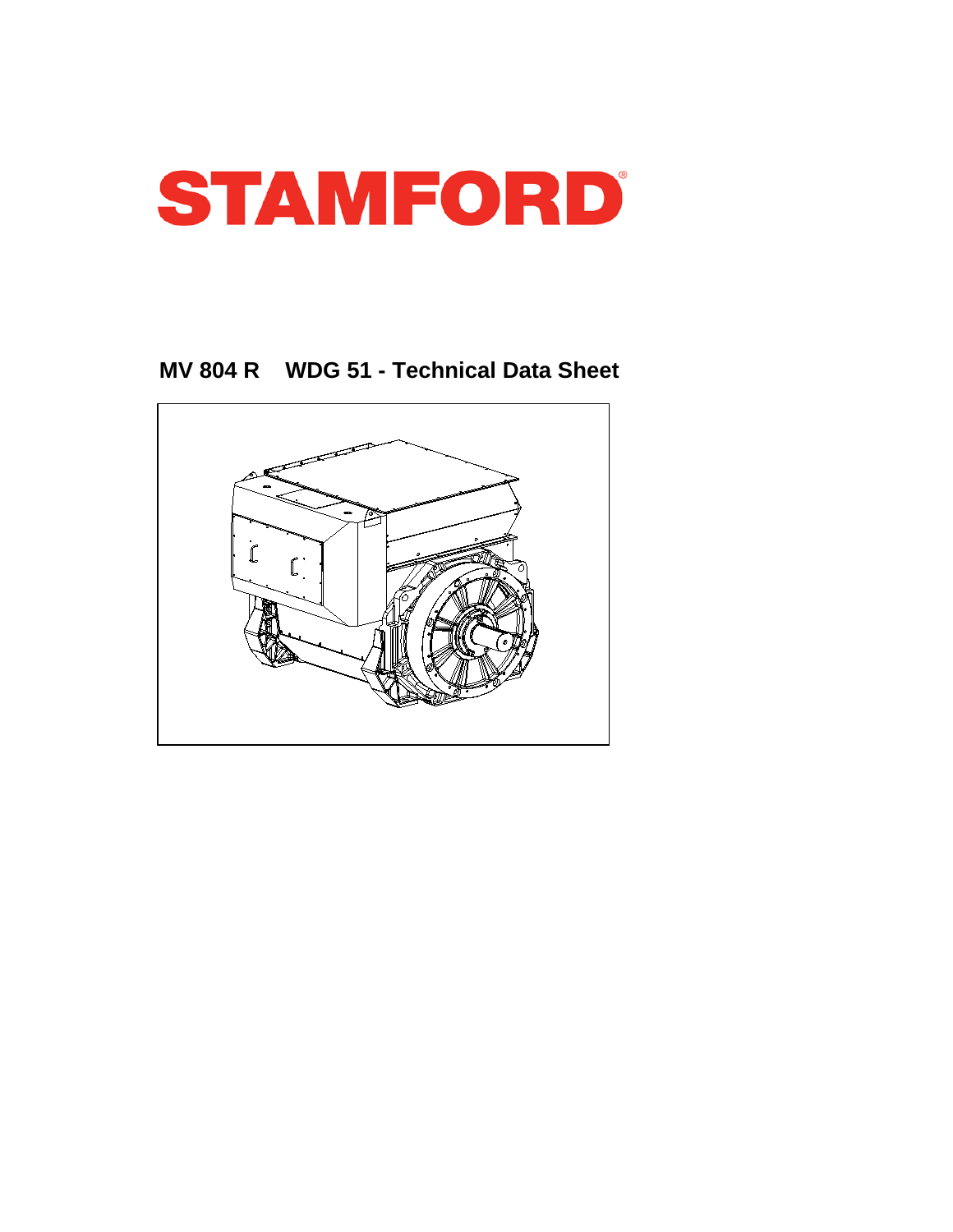## FRAME MV 804 R **SPECIFICATIONS & OPTIONS**

## **STAMFORD**

### **STANDARDS**

STAMFORD AC generators are designed to meet the performance requirements of IEC EN 60034-1. Other international standards, including BS5000, VDE 0530, NEMA MG1-32, AS1359, CSA C22.2, UL and CE; as well as a wide range of international Marine Certification Approvals, can be met on request. For clarification regarding compliance please contact Cummins Generator Technologies.

#### **DESCRIPTION**

The STAMFORD PI range of synchronous ac generators are brushless with a rotating field. They are separately excited by the STAMFORD Permanent Magnet Generator (PMG). This is a shaft mounted, high frequency, pilot exciter which provides a constant supply of clean power via the Automatic Voltage Regulator (AVR) to the main exciter. The main exciter output is fed to the main rotor. through a full wave bridge rectifier, protected by surge suppression.

#### **VOLTAGE REGULATORS**

The P range generators complete with a PMG are available with one AVR. The AVR has soft start voltage build up and built in protection against sustained overexcitation, which will de-excite the generator after a minimum of 8 seconds.

Underspeed protection (UFRO) is also provided on both AVRs. The UFRO will reduce the generator output voltage proportional to the speed of the generator below a presettable level.

The **MA330 AVR** is 3 phase rms sensed with a voltage regulation of 0.5% rms (see the note on regulation). The UFRO circuit has adjustable slope and dwell for controlled recovery from step loads. An over voltage protection circuit will shutdown the output device of the AVR, it can also trip an optional excitation circuit breaker if required. As an option, short circuit current limiting is available with the addition of current transformers.

The MA330 AVR needs a generator mounted current transformer to provide quadrature droop characteristics for load sharing during parallel operation. Provision is also made for the connection of the STAMFORD power factor controller, for embedded applications, and a remote voltage trimmer.

### **WINDINGS & ELECTRICAL PERFORMANCE**

All generator stators are wound to 2/3 pitch. This eliminates triplen (3rd, 9th, 15th …) harmonics on the voltage waveform and is found to be the optimum design for trouble-free supply of non-linear loads. The 2/3 pitch design avoids excessive neutral currents sometimes seen with higher winding pitches. A fully connected damper winding reduces oscillations during paralleling. This winding, with the 2/3 pitch and carefully selected pole and tooth designs, ensures very low levels of voltage waveform distortion.

#### **TERMINALS & TERMINAL BOX**

Standard generators feature a main stator with 6 ends brought out to the terminals, which are mounted on the frame at the non-drive end of the generator. A sheet steel terminal box contains the AVR and provides ample space for the customers' wiring and gland arrangements. It has removable panels for easy access.

#### **SHAFT & KEYS**

All generator rotors are dynamically balanced to better than BS6861:Part 1 Grade 2.5 for minimum vibration in operation. Two bearing generators are balanced with a half key.

### **INSULATION/IMPREGNATION**

The insulation system is class 'H. All wound components are impregnated with materials and processes designed specifically to provide the high build required for static windings and the high mechanical strength required for rotating components.

#### **QUALITY ASSURANCE**

Generators are manufactured using production procedures having a quality assurance level to BS EN ISO 9001.

#### **NOTE ON REGULATION**

The stated voltage regulation may not be maintained in the presence of certain radio transmitted signals. Any change in performance will fall within the limits of Criteria 'B' of EN 61000-6-2:2001. At no time will the steady-state voltage regulation exceed 2%.

NB Continuous development of our products entitles us to change specification details without notice, therefore they must not be regarded as binding.

Front cover drawing is typical of the product range.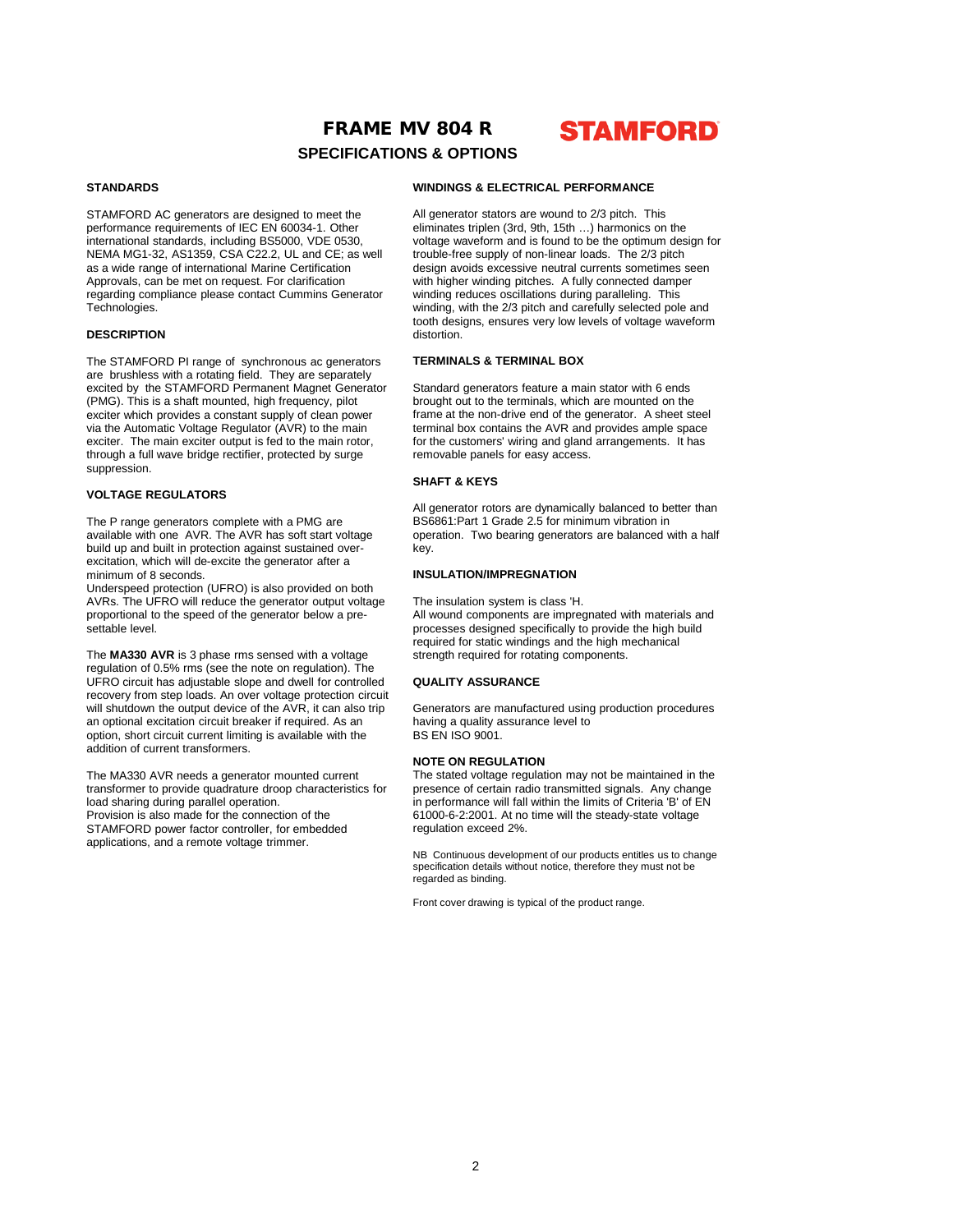## **FRAME MV 804 R WINDING 51**

## **STAMFORD**

| <b>RATINGS</b>                             | REFER TO SALES AND SERVICE BRIEFING                       |                                                                                |  |
|--------------------------------------------|-----------------------------------------------------------|--------------------------------------------------------------------------------|--|
| MAXIMUM ALTITUDE                           | 1000 METRES ABOVE SEA LEVEL                               |                                                                                |  |
| MAXIMUM AMBIENT TEMPERATURE                | 40° C                                                     |                                                                                |  |
| <b>CONTROL SYSTEM SERIES 3</b>             | SEPARATELY EXCITED BY P.M.G.                              |                                                                                |  |
| A.V.R.                                     | FULL WAVE RECTIFIED                                       |                                                                                |  |
| <b>VOLTAGE REGULATION</b>                  | WITH 4% ENGINE GOVERNING<br>± 0.5%                        |                                                                                |  |
| <b>SUSTAINED SHORT CIRCUIT</b>             | REFER TO SHORT CIRCUIT DECREMENT CURVES OF THIS SECTION   |                                                                                |  |
|                                            |                                                           |                                                                                |  |
| <b>INSULATION SYSTEM</b>                   | <b>CLASS H</b>                                            |                                                                                |  |
| <b>PROTECTION</b>                          | <b>IP23 STANDARD</b>                                      |                                                                                |  |
| <b>RATED POWER FACTOR</b>                  | 0.8                                                       |                                                                                |  |
| <b>STATOR WINDING</b>                      | DOUBLE LAYER LAP                                          |                                                                                |  |
| WINDING PITCH                              | 2/3                                                       |                                                                                |  |
| <b>WINDING LEADS</b>                       | 6                                                         |                                                                                |  |
| R.F.I. SUPPRESSION                         |                                                           | BS EN 50081/2-1/2 VDE 0875G VDE 0875N For other standards apply to the factory |  |
| <b>WAVEFORM DISTORTION</b>                 | NO LOAD < 1.5% NON-DISTORTING BALANCED LINEAR LOAD < 3.0% |                                                                                |  |
| MAXIMUM OVERSPEED                          | 2250 Rev/Min                                              |                                                                                |  |
| <b>BEARING DRIVE END</b>                   | ISO 6232 C3                                               |                                                                                |  |
| BEARING NON DRIVE END                      | ISO 6324 C3                                               |                                                                                |  |
| <b>EFFICIENCY</b>                          | REFER TO EFFICIENCY CURVES OF THIS SECTION                |                                                                                |  |
| <b>FREQUENCY</b>                           | 50Hz                                                      | 60Hz                                                                           |  |
| <b>TELEPHONE INTERFERENCE</b>              | <b>THF&lt;2%</b>                                          | <b>TIF&lt;50</b>                                                               |  |
| <b>COOLING AIR</b>                         | 3 m <sup>3</sup> /sec                                     | 3.5 $m^3$ /sec                                                                 |  |
| <b>VOLTAGE STAR (Y)</b>                    | 3300                                                      | 4160                                                                           |  |
| <b>kVA BASE RATING FOR</b>                 |                                                           |                                                                                |  |
| REACTANCE VALUES                           | 2650                                                      | 3150                                                                           |  |
| Xd DIRECT AXIS SYNCHRONOUS                 | 2.800                                                     | 2.400                                                                          |  |
| X'd DIRECT AXIS TRANSIENT                  | 0.235                                                     | 0.211                                                                          |  |
| X"d DIRECT AXIS SUB-TRANSIENT              | 0.173                                                     | 0.156                                                                          |  |
| Xq QUADRATURE AXIS REACTANCE               | 1.980<br>1.780                                            |                                                                                |  |
| X"q QUAD. AXIS SUB-TRANSIENT               | 0.293<br>0.327                                            |                                                                                |  |
| XL LEAKAGE REACTANCE                       | 0.124<br>0.111                                            |                                                                                |  |
| X <sub>2</sub> NEGATIVE PHASE SEQUENCE     | 0.251                                                     | 0.225                                                                          |  |
| X <sub>0</sub> ZERO PHASE SEQUENCE         | 0.034<br>0.038                                            |                                                                                |  |
| REACTANCES ARE SATURATED                   | VALUES ARE PER UNIT AT RATING AND VOLTAGE INDICATED       |                                                                                |  |
| T'd TRANSIENT TIME CONSTANT                | 0.190                                                     |                                                                                |  |
| T"d SUB-TRANSIENT TIME CONSTANT            | 0.015                                                     |                                                                                |  |
| T'do O.C. FIELD TIME CONSTANT              | 4.000                                                     |                                                                                |  |
| Ta ARMATURE TIME CONSTANT                  | 0.091                                                     |                                                                                |  |
| <b>SHORT CIRCUIT RATIO</b>                 | 1/Xd                                                      |                                                                                |  |
| STATOR WINDING RESISTANCE (L-N)<br>0.03430 |                                                           |                                                                                |  |
| ROTOR WINDING RESISTANCE                   | 1.320                                                     |                                                                                |  |
| EXCITER STATOR FIELD RESISTANCE            | 17.50                                                     |                                                                                |  |
| <b>EXCITER ROTOR RESISTANCE (L-L)</b>      | 0.076                                                     |                                                                                |  |
| PMG STATOR RESISTANCE (L-L)                | 3.800                                                     |                                                                                |  |
| RESISTANCE VALUES ARE IN OHMS AT 20° C     |                                                           |                                                                                |  |
|                                            |                                                           |                                                                                |  |
| NO LOAD EXCITATION VOLTAGE                 | 15.0                                                      |                                                                                |  |
| FULL LOAD EXCITAION VOLTAGE                | 63.0                                                      |                                                                                |  |

Continuous development of our products entitles us to change specification details without notice, therefore they must not be regarded as binding.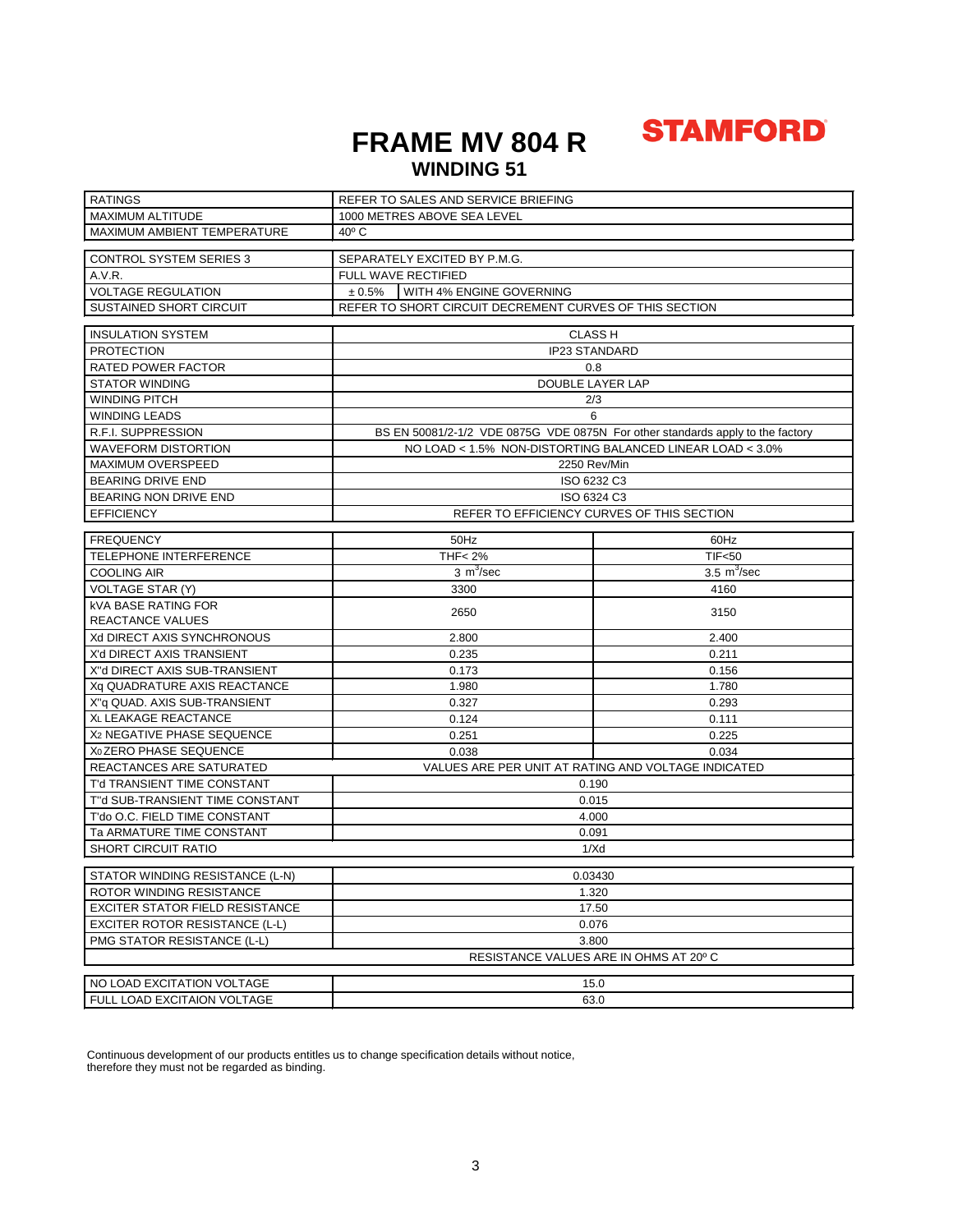## **THREE PHASE EFFICIENCY CURVES**

**FRAME MV 804 R WDG 51 60 Hz**

## **THREE PHASE EFFICIENCY CURVES**



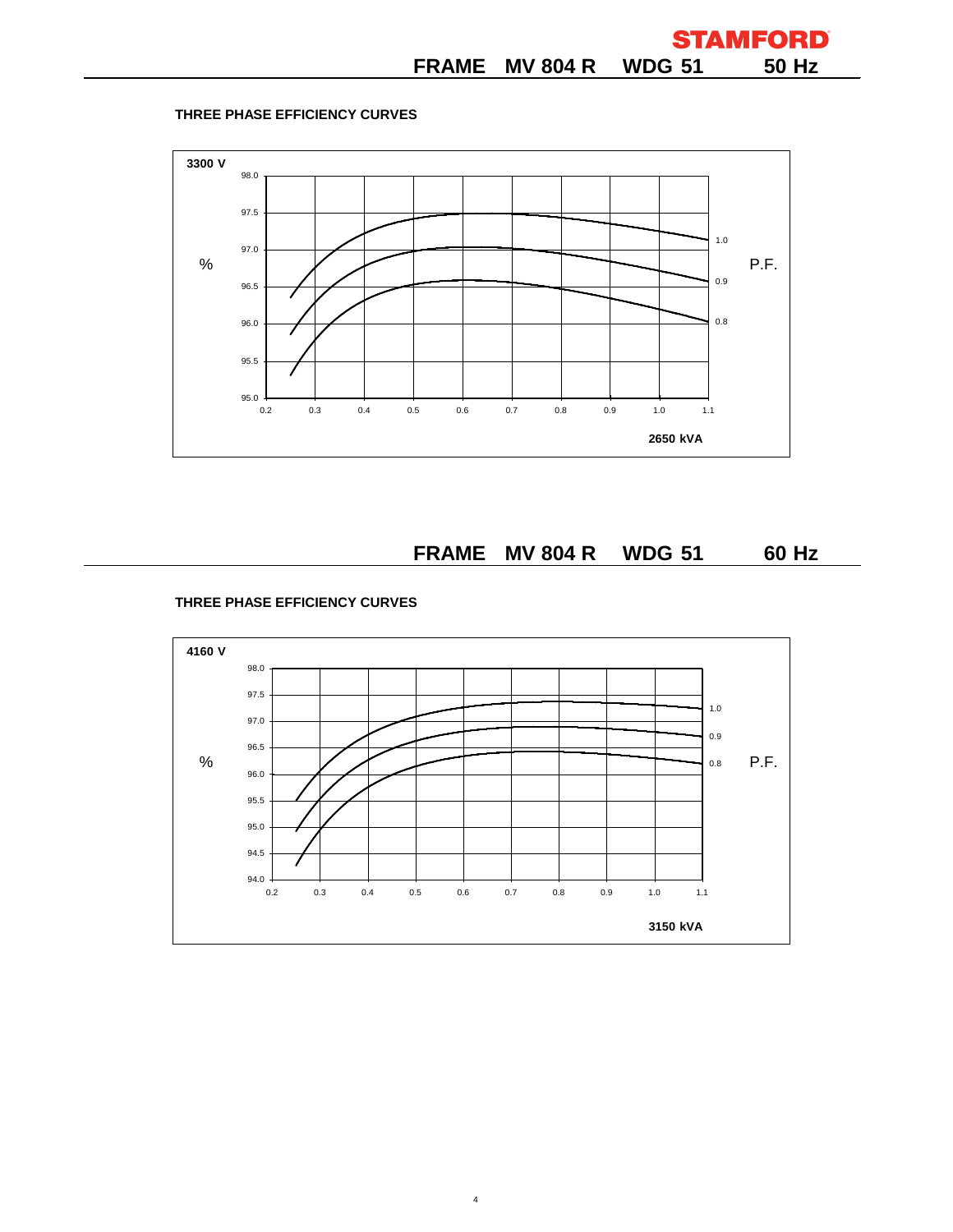# **FRAME MV 804 R WDG 51 50Hz**



## **FULL WAVE RECTIFIED AVR LOCKED ROTOR MOTOR STARTING CURVE**

# **FRAME MV 804 R WDG 51 50Hz**

Three Phase Short Circuit Decrement Curve No- Load Excitation at Rated Speed

Based on series star (wye) connection

THE FOLLOWING MULTIPLICATION FACTORS SHOULD BE USED TO ADJUST THE VALUES FROM CURVES BETWEEN THE 0.001 SECONDS AND THE MINIMUM CURRENT POINT IN RESPECT OF NOMINAL OPERATING VOLTAGE

| <b>VOLTAGE</b> | <b>FACTOR</b> |
|----------------|---------------|
| 3300V          | $X$ 1.00      |

THE SUSTAINED CURRENT VALUE IS CONSTANT IRRESPECTIVE OF VOLTAGE LEVEL

NOTE 2

THE FOLLOWING MULTIPLICATION FACTORS SHOULD BE USED TO CONVERT THE VALUES CALCULATED IN ACCORDANCE WITH NOTE 1 TO THOSE APPLICABLE



TO THE VARIOUS TYPES OF SHORT CIRCUIT

|                        | 3 PHASE | 2 PHASE L-L | 1 PHASE L-N |
|------------------------|---------|-------------|-------------|
| <b>INSTANTANEOUS</b>   | $X$ 1.0 | X 0.87      | X 1.30      |
| <b>MINIMUM</b>         | $X$ 1.0 | X 1.80      | $X$ 3.20    |
| <b>SUSTAINED</b>       | $X$ 1.0 | X 1.50      | X 2.50      |
| MAX SUSTAINED DURATION | 10 SEC  | 5 SEC       | 2 SEC       |

ALL OTHER TIMES ARE UNCHANGED

SUSTAINED SHORT CIRCUIT = 1437 Amps

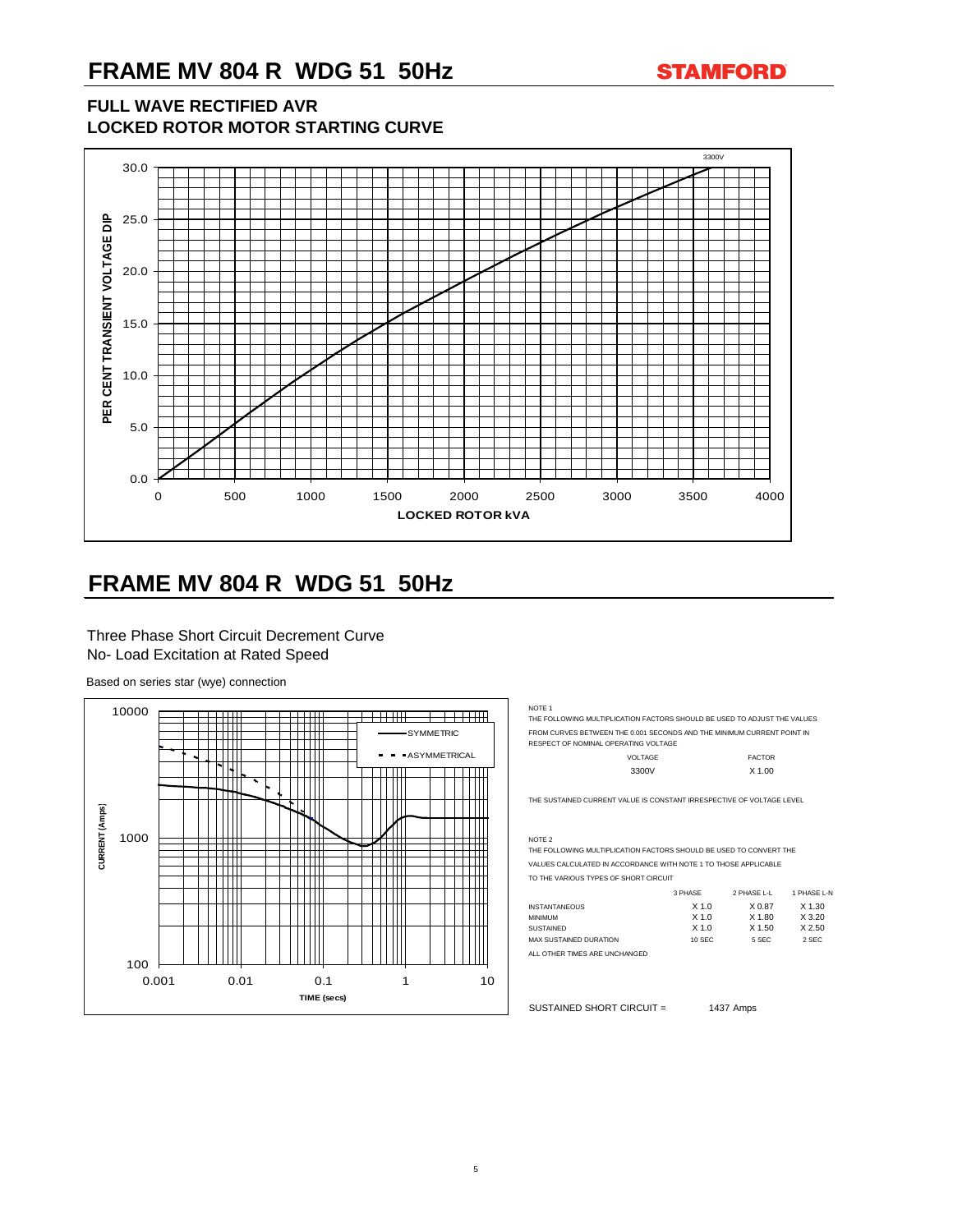

# **FRAME MV 804 R WDG 51 60Hz**

## **FULL WAVE RECTIFIED AVR LOCKED ROTOR MOTOR STARTING CURVE**

# **FRAME MV 804 R WDG 51 60Hz**

Three Phase Short Circuit Decrement Curve No- Load Excitation at Rated Speed

Based on series star (wye) connection

THE FOLLOWING MULTIPLICATION FACTORS SHOULD BE USED TO ADJUST THE VALUES FROM CURVES BETWEEN THE 0.001 SECONDS AND THE MINIMUM CURRENT POINT IN RESPECT OF NOMINAL OPERATING VOLTAGE

| $V - I N - L$ | 1701   |
|---------------|--------|
| 4160V         | X 1.00 |

THE SUSTAINED CURRENT VALUE IS CONSTANT IRRESPECTIVE OF VOLTAGE LEVEL

NOTE 2

THE FOLLOWING MULTIPLICATION FACTORS SHOULD BE USED TO CONVERT THE VALUES CALCULATED IN ACCORDANCE WITH NOTE 1 TO THOSE APPLICABLE



### TO THE VARIOUS TYPES OF SHORT CIRCUIT

|                               | 3 PHASE  | 2 PHASE L-L | 1 PHASE L-N |
|-------------------------------|----------|-------------|-------------|
| <b>INSTANTANEOUS</b>          | $X$ 1.0  | X 0.87      | X 1.30      |
| <b>MINIMUM</b>                | $X$ 1.0  | X 1.80      | X 3.20      |
| <b>SUSTAINED</b>              | $X$ 1.0  | X 1.50      | $X$ 2.50    |
| <b>MAX SUSTAINED DURATION</b> | $10$ SEC | 5 SEC       | 2 SEC       |
| ALL OTHER TIMES ARE UNCHANGED |          |             |             |

SUSTAINED SHORT CIRCUIT = 1749 Amps